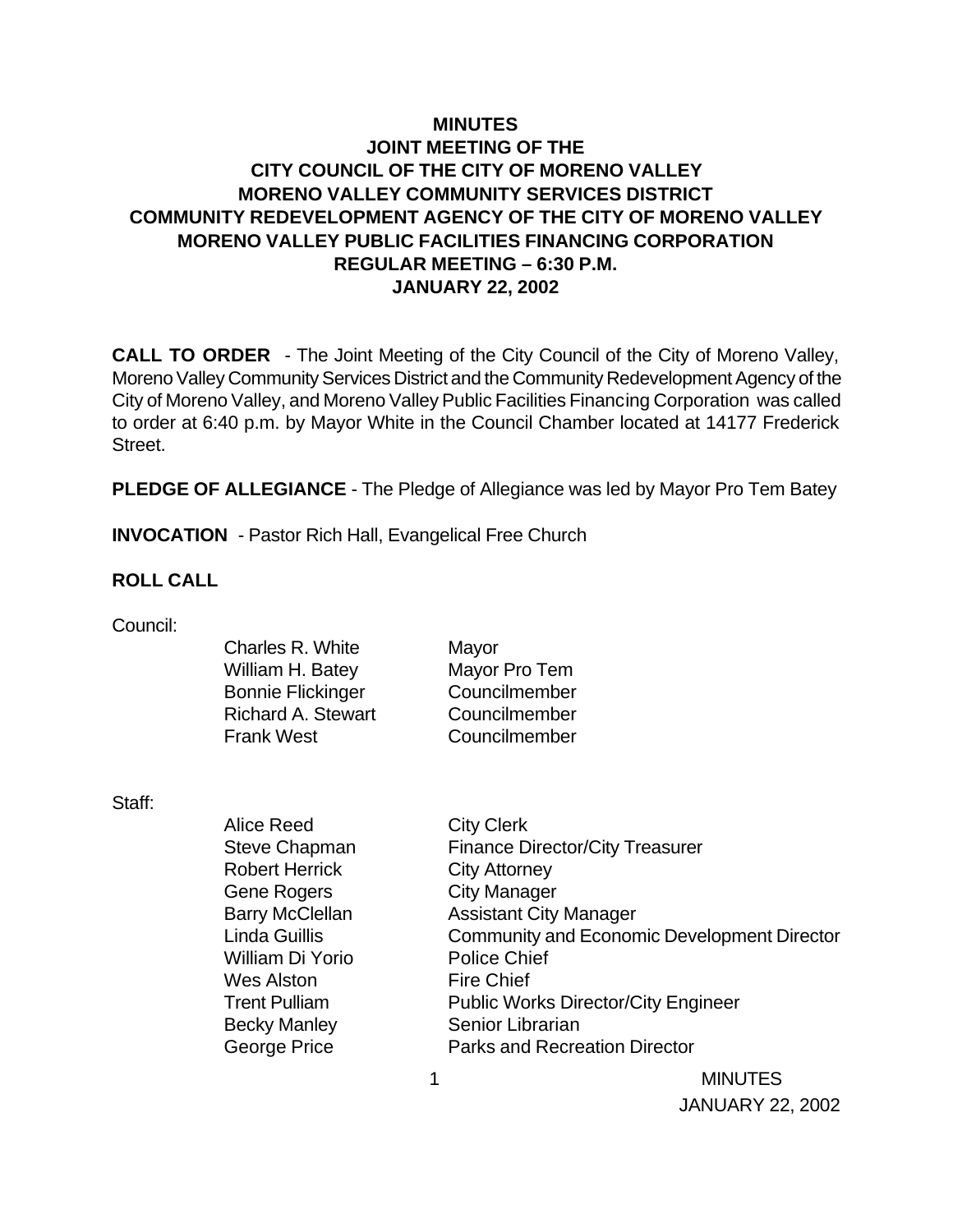# **JOINT CONSENT CALENDARS (SECTIONS A-C) OF THE CITY COUNCIL OF THE CITY OF MORENO VALLEY, MORENO VALLEY COMMUNITY SERVICES DISTRICT, AND COMMUNITY REDEVELOPMENT AGENCY OF THE CITY OF MORENO VALLEY**

Mayor White opened the agenda items for the Consent Calendars for public comments; there being none, public comments were closed.

Councilmember Flickinger made a motion, seconded by Mayor Pro Tem Batey to approve the Consent Calendars in their entireties. Motion carried 5-0. Roll call vote.

## **A. CONSENT CALENDAR** - **CITY COUNCIL**

- A1. ORDINANCES FIRST READING BY TITLE ONLY Waived reading of all Ordinance Introductions and read by title only.
- A2. WARRANT REPORTS DECEMBER 31, 2001 Adopted Resolution No. 2002-04, approving the Warrant Reports, including wire transfers, dated December 2001 in the total amount of \$3,434,053.73.

Resolution No. 2002-04

A Resolution of the City Council of the City of Moreno Valley, California, Approving the Warrant Reports Dated December 31, 2001

- A3. APPROVAL OF FINAL MAP 30026 SINGLE FAMILY RESIDENTIAL PROJECT AND ACCEPT AGREEMENT AND BONDS FOR PUBLIC RIGHT OF WAY IMPROVEMENTS – SOUTH SIDE OF JOHN F. KENNEDY DRIVE, EAST OF MORENO BEACH DRIVE – SUBDIVIDER – KB HOME GREATER LOS ANGELES, INC., POMONA Approved Final Map 30026, authorized the City Clerk to sign the map and transmit said map to the County Recorder's Office for recordation; accepted the bonds and Agreement for Public Improvements; authorized the Mayor to execute the agreement; and directed the City Clerk to forward the signed agreement to the County Recorder's Office for recordation.
- A4. REQUEST ADOPTION OF PLANS AND SPECIFICATIONS, AND AUTHORIZATION TO ADVERTISE FOR CONSTRUCTION BIDS FOR A TRAFFIC SIGNAL AT PERRIS BOULEVARD AND NORTHERN DANCER DRIVE - PROJECT NO. 01-42669020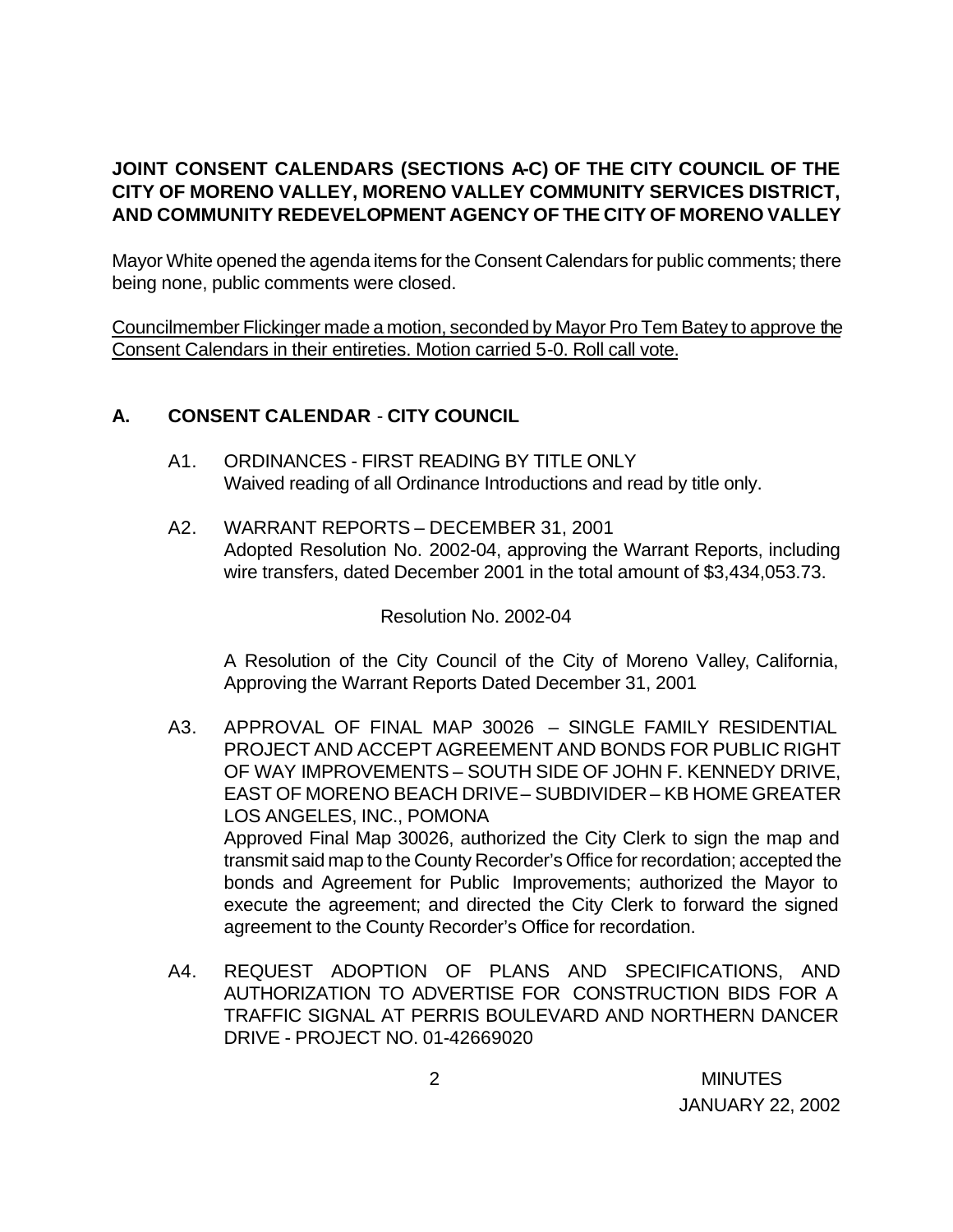Adopted the Plans and Specifications on file in the office of the Public Works Director; and authorized the City Clerk to advertise for bids.

- A5. APPROVAL OF AN ADDITIONAL APPROPRIATION OF FUNDS FOR PROFESSIONAL PLAN CHECK CONSULTING SERVICES FOR THE PUBLIC WORKS DEPARTMENT LAND DEVELOPMENT DIVISION AND AMENDMENT OF AN EXISTING CONSULTANT PURCHASE ORDER FOR PLAN CHECK SERVICES Approved an additional appropriation to the Public Works Professional Services Fund (00011-52310-6255) in the amount of \$250,000; and authorized an amendment to existing Purchase Order No. 23033 to Berryman and Henigar, plan check consultants, to increase the total amount to \$185,000.
- A6. RESOLUTION NO. 2002-05 SUMMARILY VACATING A PORTION OF THE NORTHERLY HALF OF COTTONWOOD AVENUE BETWEEN DAY STREET AND ELSWORTH AVENUE Adopted Resolution No. 2002-05 summarily vacating a portion of Cottonwood Avenue between Day Street and Elsworth Avenue, as described in the Exhibits attached to the resolution, and directed the City Clerk to attest to said vacation and record said resolution.

### Resolution No. 2002-05

A Resolution of the City Council of the City of Moreno Valley, California, Summarily Vacating a Portion of Cottonwood Avenue, Easterly of Day Street and Westerly of Elsworth Avenue

- A7. APPROVAL OF COOPERATIVE AGREEMENT FOR STAGE 2 OF LINE "D" OF THE MASTER DRAINAGE PLAN FOR THE SUNNYMEAD AREA BETWEEN THE RIVERSIDE COUNTY FLOOD CONTROL AND WATER CONSERVATION DISTRICT AND THE CITY OF MORENO VALLEY - LOCATED ON INDIAN STREET, SOUTH OF SUPERIOR AVENUE AND NORTH OF THE PERRIS VALLEY CHANNEL LATERAL "A" Approved the cooperative agreement between the Riverside County Flood Control and Water Conservation District and the City of Moreno Valley; authorized the Mayor to execute the agreement; and directed the City Clerk to forward the signed agreement to the Riverside County Flood Control and Water Conservation District.
- 3 MINUTES A8. AUTHORIZATION TO AWARD CONSTRUCTION CONTRACT - PROJECT NO. CML 5441(024), CACTUS AVENUE, SUNNYMEAD BOULEVARD AND PIGEON PASS ROAD TRAFFIC SIGNAL INTERCONNECT INSTALLATION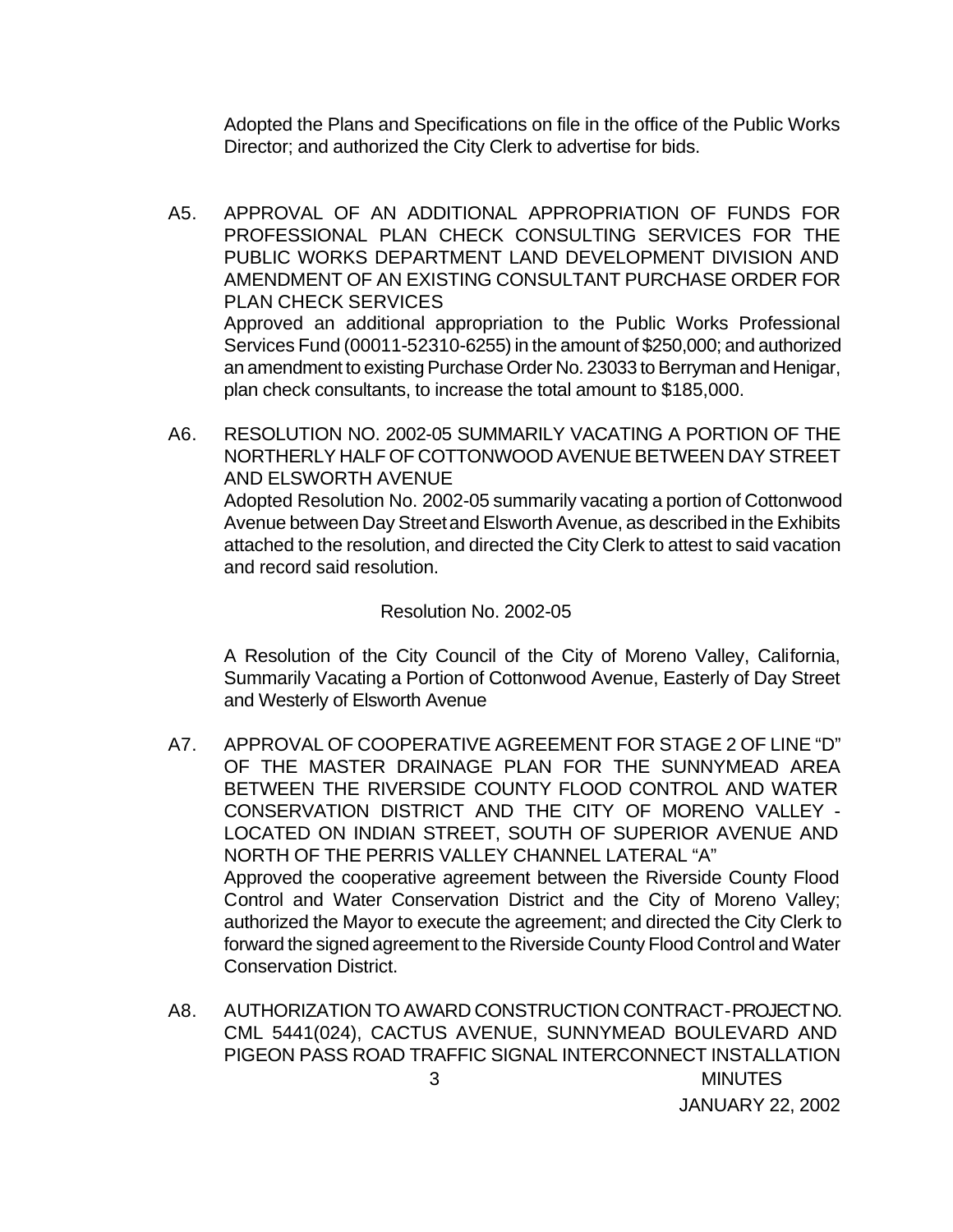Awarded the construction contract for the Cactus Avenue, Sunnymead Boulevard, and Pigeon Pass Road traffic signal interconnect installation, to Pro Tech Engineering, of Anaheim, California, the lowest qualified/responsible bidder; authorized the Mayor to execute a contract agreement with Pro Tech Engineering; authorized the issuance of a Purchase Order to Pro Tech Engineering, in the amount of \$302,968.00 (the bid amount plus 10% contingency), when both parties have signed the Contract (Account Nos. Cactus Avenue - 426.80220 for \$220,072, Sunnymead Boulevard - 426.75520 for \$44,385, and Pigeon Pass Road - 426.65720 for \$38,511; and authorized a budget adjustment for \$53,000 from the general fund capital reserve to cover the upgrade cost of the interconnect conduit.

- A9. 2000-2001 REPORT ON DEVELOPMENT IMPACT FEE Approved the Annual Report on Development Impact Fees in compliance with California Government Code Section 66006.
- A10. PURCHASE OF ASSET FORFEITURE VEHICLE Approved the purchase of a replacement vehicle for the West County Narcotics Task Force.
- A11. MINUTES SPECIAL MEETING OF DECEMBER 18, 2001 Approved as submitted.
- A12. MINUTES SPECIAL MEETING OF JANUARY 2, 2002 Approved as submitted.
- A13. MINUTES REGULAR MEETING OF JANUARY 8, 2002 Approved as submitted.
- A14. RESOLUTION NO. 2002-07 ADOPTING THE AMENDED POLICY FOR CONDUCTING MAIL BALLOT PROCEEDINGS Approved and adopted Resolution No. 2002-07 to amend the Policy for Conducting Mail Ballot Proceedings, ("the Policy") which will provide added direction by amending sections of the Policy to include: additional Cost of Living (COLA) verbiage, clarity of designee for tabulating and validating mail ballot proceedings, clarification of ballot results, ballot retention information, reballoting terms, and minor grammatical revisions.

Resolution No. 2002-07

 4 MINUTES A Resolution of the City Council of the City of Moreno Valley, California, Adopting an Amended Policy for Conducting Mail Ballot Proceedings to Ensure that the Process is Conducted in a Uniform and Consistent Manner as Provided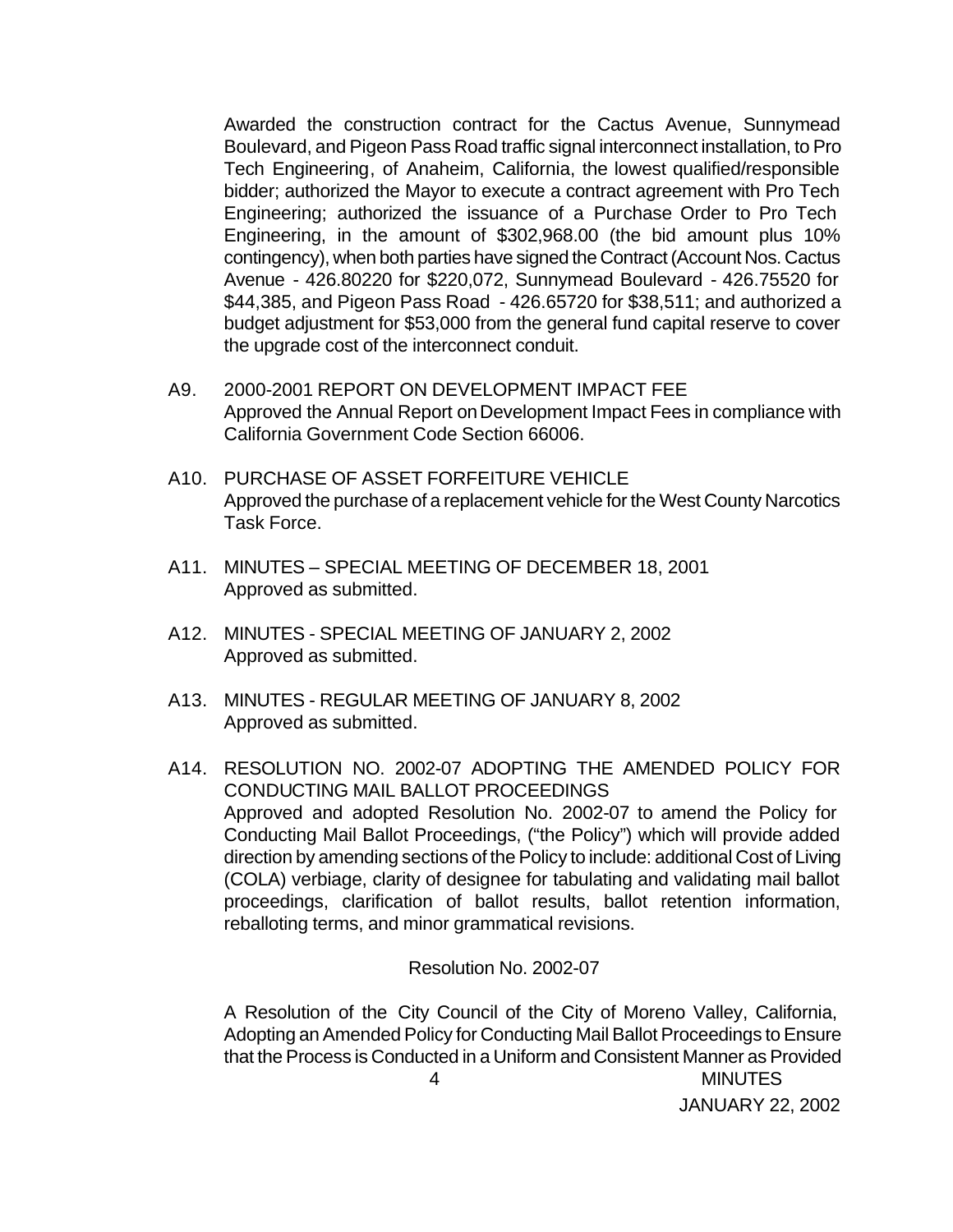for in the Mandates of Proposition 218

A15. PURCHASE OF NETWORK HARDWARE AND SOFTWARE Awarded the purchase of network hardware and software in the amount of \$157,351.83 from Sysinct of Irvine, California.

### **B. CONSENT CALENDAR** - **COMMUNITY SERVICES DISTRICT**

- B1. ORDINANCES FIRST READING BY TITLE ONLY Waived reading of all Ordinance Introductions and read by title only.
- B2. RESOLUTION NO. CSD 2002-01 ADOPTING THE AMENDED COMMUNITY SERVICES DISTRICT ZONE D (PARKWAY LANDSCAPE MAINTENANCE) SERVICE PLAN POLICY Approved and adopted Resolution No. CSD 2002-01 to amend the Zone D (Parkway Landscape Maintenance) Service Plan Policy (the "Policy").

Resolution No. CSD 2002-01

A Resolution of the City Council of the City of Moreno Valley, California, Acting in Its Capacity as the Board of Directors of the Moreno Valley Community Services District to Approve and Adopt the Amended Community Services District Zone D (Parkway Landscape Maintenance) Service Plan Policy to Provide Guidelines and Standards for the Maintenance of Zone D Service Areas

- B3. MINUTES SPECIAL MEETING OF DECEMBER 18, 2001 Approved as submitted.
- B4. MINUTES REGULAR MEETING OF JANUARY 8, 2002 Approved as submitted.
- B5. RESOLUTION NO. CSD 2002-02 ADOPTING THE AMENDED POLICY FOR CONDUCTING MAIL BALLOT PROCEEDINGS Approved and adopted Resolution No. CSD 2002-02, amending the Policy for Conducting Mail Ballot Proceedings ("the Policy").

Resolution No. CSD 2002-02

 5 MINUTES JANUARY 22, 2002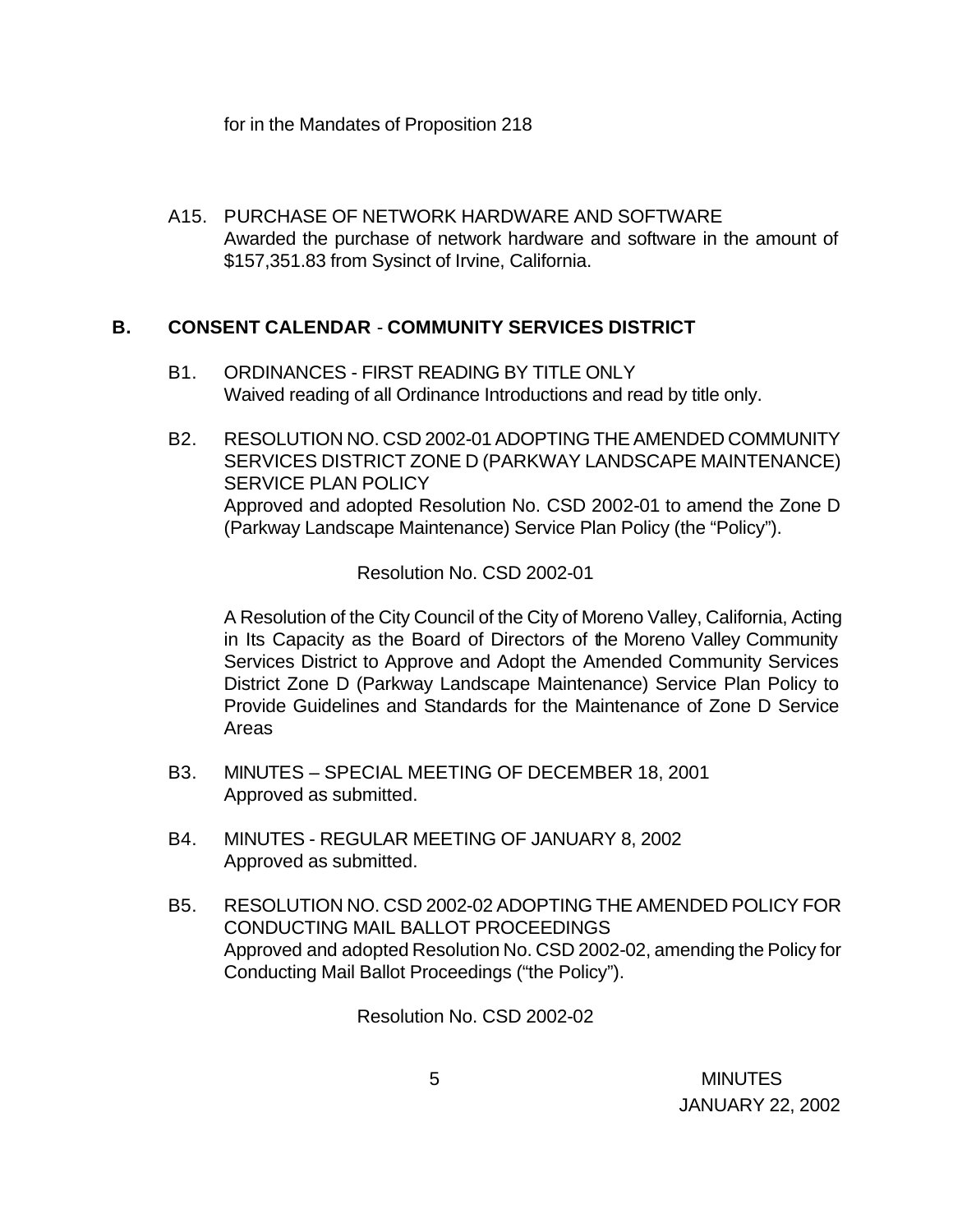A Resolution of the City Council of the City of Moreno Valley, California, Acting in Its Capacity as the Board of Directors of the Moreno Valley Community Services District to Adopt an Amended Policy for Conducting Mail Ballot Proceedings to Ensure that this Process is Conducted in a Uniform and Consistent Manner as Provided for in the Mandates of Proposition 218

### **C. CONSENT CALENDAR** - **COMMUNITY REDEVELOPMENT AGENCY**

- C1. ORDINANCES FIRST READING BY TITLE ONLY Waived reading of all Ordinance Introductions and read by title only.
- C2. MINUTES SPECIAL MEETING OF DECEMBER 18, 2001 Approved as submitted.
- C3. MINUTES REGULAR MEETING OF JANUARY 8, 2002 Approved as submitted.

### **D. PUBLIC HEARINGS**

D1. PUBLIC HEARING REGARDING THE MAIL BALLOT PROCEEDING FOR TRACT 29143 (AND ALL AFFECTED PHASES) FOR INCLUSION INTO COMMUNITY SERVICES DISTRICT ZONE B (RESIDENTIAL STREET LIGHTING), ZONE E-1 (HIGH-SERVICE LEVEL PARKWAY LANDSCAPE MAINTENANCE - TOWNGATE), AND ZONE E-1A (TRACT 29143 WALLS/ INTERNAL LANDSCAPE MAINTENANCE)

Conducted the Public Hearing to consider the inclusion of Tract No. 29143 (and all affected phases) into the CSD Zone B (Residential Street Lighting), Zone E-1 (High-Service Level Parkway Landscape Maintenance - Towngate) and Zone E-1A (Tract 29143 Walls/ Internal Landscape Maintenance) the annual services charges.

President White opened the public testimony portion of the public hearing; there being none, public testimony was closed.

The Secretary tabulated the mail ballots for CSD Zone B, E-1, and E-1A and announced the results as follows: the City Clerk's Office received three (3) ballots with "Yes" vote for all parcel numbers - Zone B- "Yes" vote for Assessor Parcel Numbers 291-120-027, 291-120-033, 291-120-036, 291-120-040, and 291-120-042; Zone E-1 – "Yes" vote for Assessor Parcel Numbers 291-120- 027, 291-120-036, 291-120-040, and 291-120-042; and Zone E-1A – "Yes" vote for Assessor Parcel Numbers 291-120-027, 291-120-033, 291-120-036,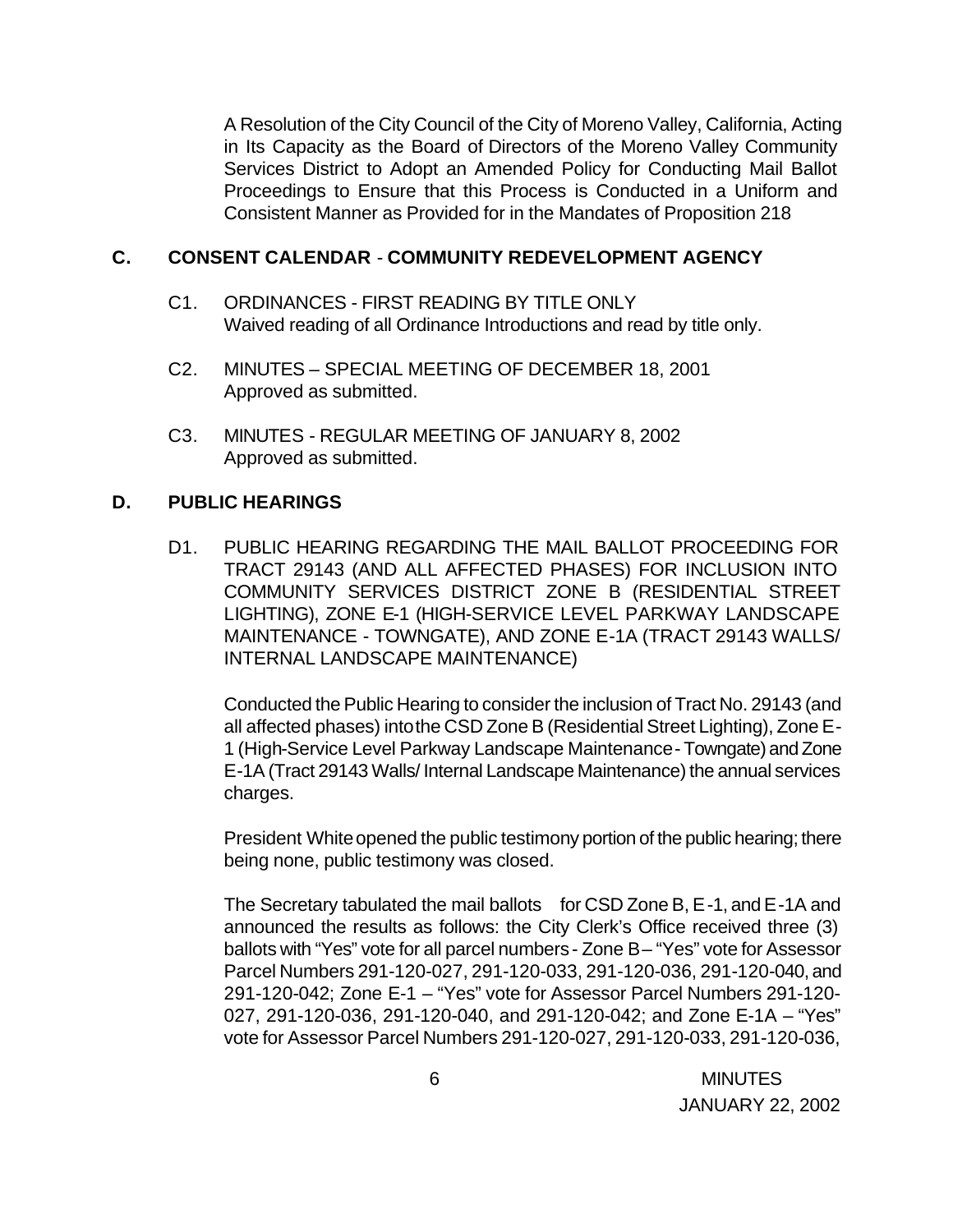291-120-040, and 291-120-042.

Vice President Batey made a motion, seconded by Boardmember Stewart to verify and accept the results of the mail ballot proceeding; and authorize and impose the CSD Zones B, E-1, and E-1A charges. Motion carried 5-0. Roll call vote.

D2. A PUBLIC HEARING TO REVIEW THE APPLICATIONS BY WINCHESTER AND ASSOCIATES FOR A GENERAL PLAN AMENDMENT (PA01-0032) AND CHANGE OF ZONE (PA01-0020) TO CHANGE THE DESIGNATION FROM COMMUNITY COMMERCIAL (CC) TO RESIDENTIAL 20 (R20) ON A 20.87 ACRE SITE ON THE SOUTH SIDE OF ALESSANDRO BOULEVARD, WEST OF KITCHING STREET

Mayor White opened the public testimony portion of the public hearing. Public comments were received from David Slawson, applicant.

Mayor White closed the public comments portion of the public hearing.

Mayor Pro Tem Batey made a motion, seconded by Councilmember Flickinger to adopt a Negative Declaration for PA01-0032 (General Plan Amendment) and PA01-0020 (Change of Zone). Motion carried 5-0. Roll call vote.

Mayor Pro Tem Batey made a motion, seconded by Councilmember Flickinger to approve Resolution No. 2002-06, thereby approving the General Plan Amendment (PA01-0032). Motion carried 5-0. Roll call vote.

Resolution No. 2002-06

A Resolution of the City Council of the City of Moreno Valley, California, Approving a General Plan Amendment (PA01-0032) to Change the Designation from Community Commercial to Residential, R20, on Land Comprising 20.87 Acres on the South Side of Alessandro Boulevard and West of Kitching Street

Mayor Pro Tem Batey made a motion, seconded by Councilmember Flickinger to introduce Ordinance No. 597, thereby approving the Change of Zone (PA01- 0020). Motion carried 5-0. Roll call vote.

> 7 MINUTES Ordinance No. 597

JANUARY 22, 2002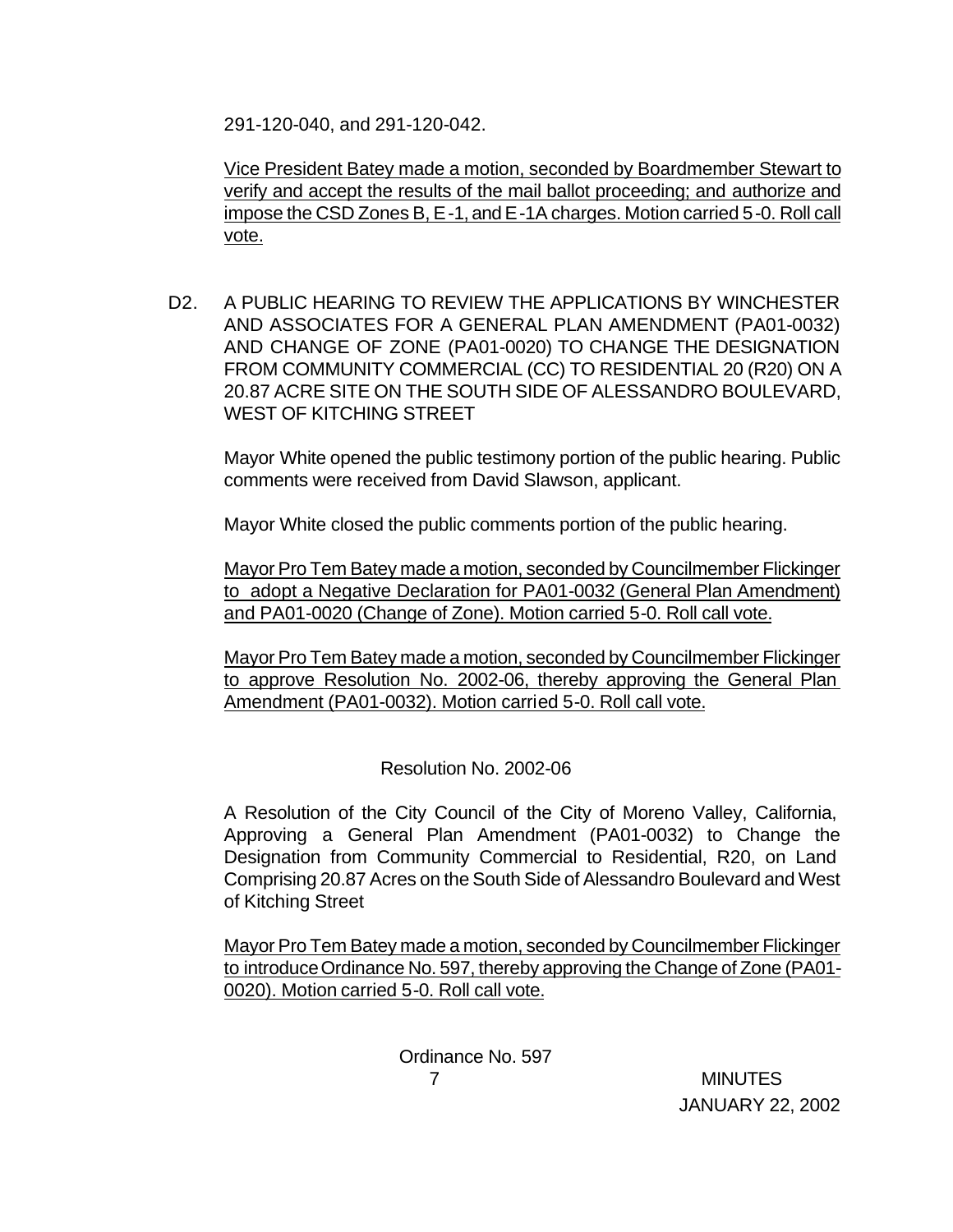An Ordinance of the City Council of the City of Moreno Valley, California, Approving a Change of Zone (PA01-0020) Amending the Official Zoning Atlas from CC (Community Commercial) to R20 (Residential, 20 Units per Acre) on 20.87 Acres Located on the South Side of Alessandro Boulevard, West of Kitching Street.

## **E. ITEMS REMOVED FROM CONSENT CALENDARS FOR DISCUSSION OR SEPARATE ACTION**

None

### **F. REPORTS**

F1. MORENO VALLEY PUBLIC FACILITIES FINANCING CORPORATION ("MVPFFC") - AMENDMENT TO BYLAWS REGARDING DATE OF ANNUAL MEETING; AND RESOLUTION ESTABLISHING THE TIME AND PLACE OF REGULAR MEETINGS

President White opened the agenda item for public comments; there being none, public comments were closed.

Vice President Batey made a motion, seconded by Boardmember Stewart to approve the proposed amendment to the corporate bylaws changing the date of annual meetings of the corporation; and to adopt Resolution No. MVPFFC 2002-01. Motion carried 5-0. Roll call vote.

Resolution No. MVPFFC 2002-01

A Resolution of the Board of Directors of the Moreno Valley Public Facilities Financing Corporation Repealing, Revising and Reenacting the Provisions of Resolution No. MVPFFC 93-01, Establishing a Time and Place for Regular **Meetings** 

### F2. APPOINTMENTS TO THE CITIZENS' ADVISORY COMMITTEE ON RECREATIONAL TRAILS

Councilmember Stewart made a motion, seconded by Mayor Pro Tem Batey to accept the ballot results and appoint Tom Dale and Wraymond M. Sawyerr to Citizens' Advisory Committee on Recreational Trails with terms expiring June 30, 2003. Motion carried 5-0. Roll call vote.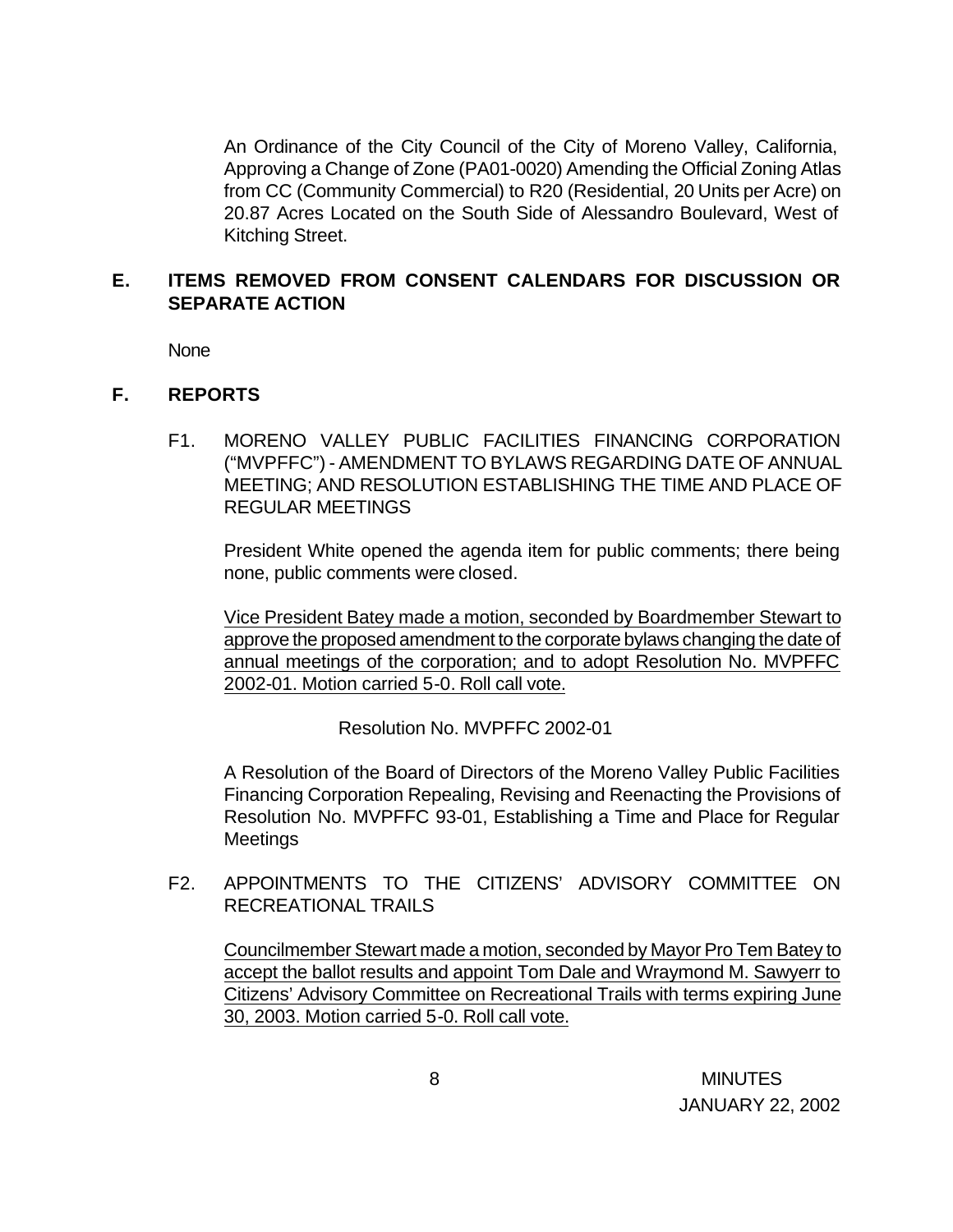### **AGENDA ORDER**

F6. REQUEST FOR CO-SPONSORSHIP AND WAIVER OF FEES FOR THE BLACK HISTORY CELEBRATION

Mayor White opened the agenda item for public comments which were received from William Barr and Juanita Barnes.

Councilmember Flickinger made a motion, seconded by Councilmember West to approve City co-sponsorship and waiver of City service fees totaling approximately \$2,455, but excluding the waiver of fees for special event insurance in the amount of \$195 and the \$300 refundable security deposit for the use of the festival site at Community Park and the use of the mobile stage unit. Motion carried 5-0. Roll call vote.

### **AGENDA ORDER**

F3. REQUEST TO CONTINUE DISCUSSION ON CAPITAL PROJECTS (CONTINUED FROM DECEMBER 11, 2001)

Mayor White opened the agenda item for public comments; there being none, public comments were closed.

Councilmember Stewart made a motion, seconded by Councilmember West to continue this item to February 12, 2002, to allow more time to provide Council with updated cost information and a status report on all capital projects approved by Council during the past two years that were totally or partially funded by the capital expenditures reserve, as well as additional projects under consideration for funding. Motion carried 5-0. Roll call vote.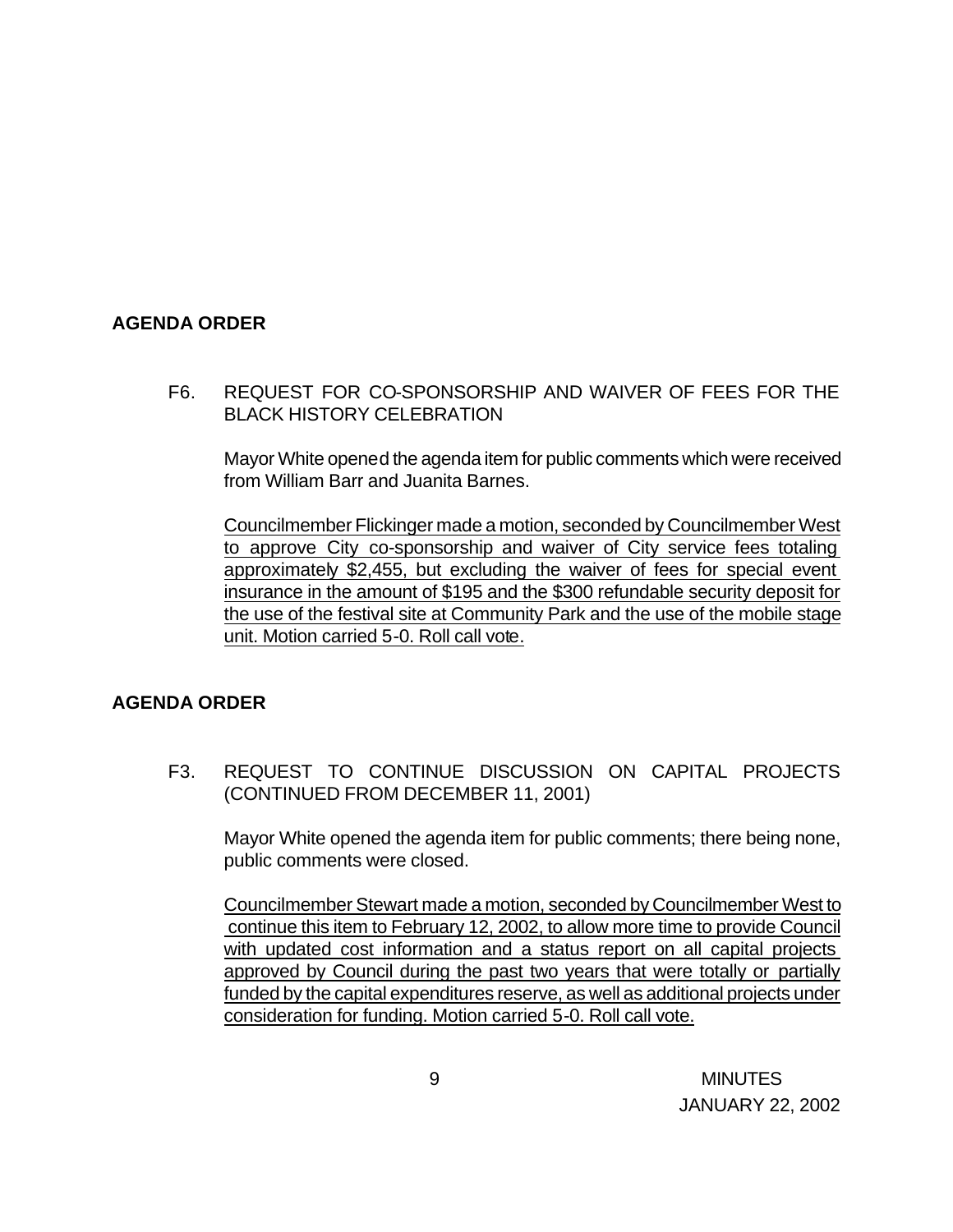F4. FEASIBILITY OF TRAFFIC SIGNAL FOR THE INTERSECTION OF FREDERICK STREET AT BRABHAM STREET (CONTINUED FROM 12/18/01)

Mayor White opened the agenda item for public comments which were received from John Loper, Meredith Teague, Pete Bleckert, Neil Oishi, Jorge Hernandez and Virgil Jameson.

Mayor Pro Tem Batey made a motion, seconded by Mayor White to authorize staff to hire a consultant to design a traffic signal and related signing and striping plans for the intersection of Frederick Street and Brabham/Towngate Driveway; authorize the Finance Director to establish an account number for this work and transfer \$10,000 from Account Number 125.67321 (Preliminary Street Engineering) to cover the design costs of the traffic signal for the subject intersection; and authorize staff to provide partial median closure as an interim safety measure. Motion carried 5-0. Roll call vote.

### F5. STATE AND FEDERAL LEGISLATIVE ADVOCACY PRIORITIES

Mayor White opened the agenda item for public comments; there being none, public comments were closed.

Councilmember Stewart made a motion, seconded by Mayor Pro Tem Batey to receive and file. Motion carried unanimously.

#### F7. LEGISLATIVE UPDATE

Mayor White opened the agenda item for public comments; there being none, public comments were closed.

 10 MINUTES Councilmember Stewart made a motion, seconded by Councilmember West to receive and file the Legislative Status Report. Motion carried unanimously.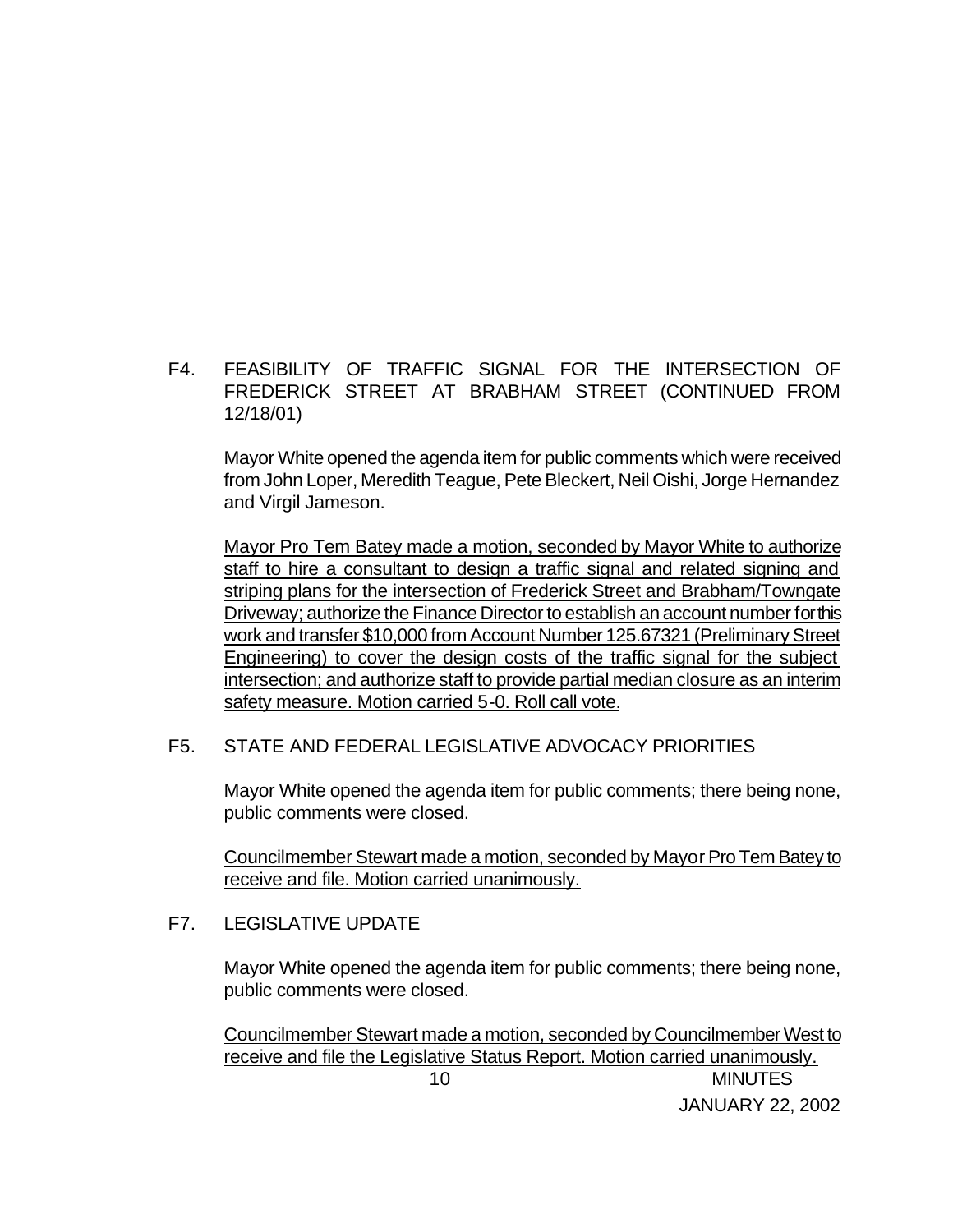### F8. 2002 CITY COUNCIL COMMITTEE PARTICIPATION APPOINTMENTS

Mayor White opened the agenda item for public comments; there being none, public comments were closed.

Councilmember Stewart made a motion, seconded by Mayor Pro Tem Batey to approve appointments to the various committees as recommended in the 2002 Council Committee Participation list as submitted by Mayor White. Motion carried 5-0. Roll call vote.

F9. CITY MANAGER'S REPORT (Informational Oral Presentation only)

Mayor White opened the agenda item for public comments; there being none, public comments were closed.

No Council action required.

## **G. LEGISLATIVE ACTIONS**

ORDINANCES - 1ST READING AND INTRODUCTION - NONE

ORDINANCES - 2ND READING AND ADOPTION

G1. ADOPTION OF ORDINANCE NO. 596 (RECEIVED FIRST READING AND INTRODUCTION JANUARY 8, 2002 ON A 5-0 VOTE)

Mayor White opened the agenda item for public comments; there being none, public comments were closed.

Councilmember Flickinger made a motion, seconded by Councilmember Stewart to adopt Ordinance No. 596. Motion carried 4-1. Councilmember West opposed. Roll call vote.

### Ordinance No. 596

An Ordinance of the City Council of the City of Moreno Valley, California, Approval of a Specific Plan Amendment (SP209A3) Amending the Official Zoning Atlas from SP209 (Dealerships and Commercial to Commercial and Commercial/Residential) on Acres Located in the Vicinity of State Highway 60 and Moreno Beach Drive

 11 MINUTES JANUARY 22, 2002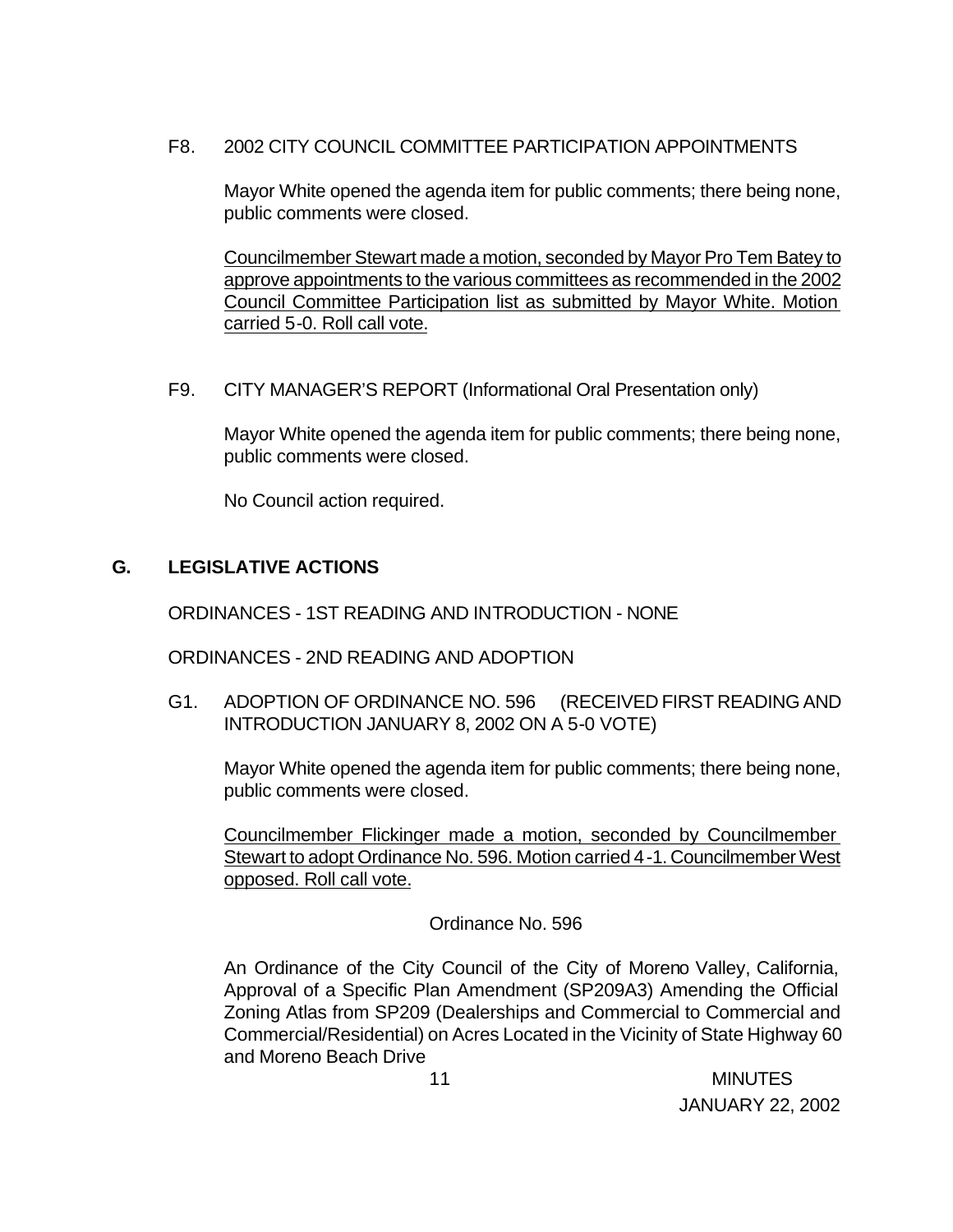# ORDINANCES - URGENCY ORDINANCES – NONE

## RESOLUTIONS – NONE

## PUBLIC COMMENTS **ON ANY SUBJECT NOT ON THE AGENDA** UNDER THE JURISDICTION OF THE CITY COUNCIL ARE AS FOLLOWS:

### Priscilla Banks – 13560 Searson Drive

- 1) Response to residents' questions
- 2) Funding of extra activities of Parks and Recreation Department
- 3) Funding of new library
- 4) Utility tax

### Kash Staton – 24961 Bayleaf Street

- 1) Stated that he was questioned by Police after speaking at the Council meeting
- 2) Lights at Parque Amistad

### Pete Bleckert – P.O. Box 217

- 1) Referred to his comments during a prior Council meeting
- 2) Vehicle license fee

## **CLOSING COMMENTS AND/OR REPORTS OF THE CITY COUNCIL, COMMUNITY SERVICES DISTRICT, OR COMMUNITY REDEVELOPMENT AGENCY**

### Councilmember Flickinger

- 1) Street condition report
- 2) Announced that RTA is operating express vans from Moreno Valley Mall and Home Depot parking lot to Metrolink train station

### Councilmember Stewart

- 1) Press-Enterprise article regarding proposed taxes by the City of Corona Moreno Valley should be included in the survey
- 2) Pigeon Pass and Ironwood street construction
- 12 MINUTES 3) New signs along Perris and Cottonwood; need to place signs at other locations

JANUARY 22, 2002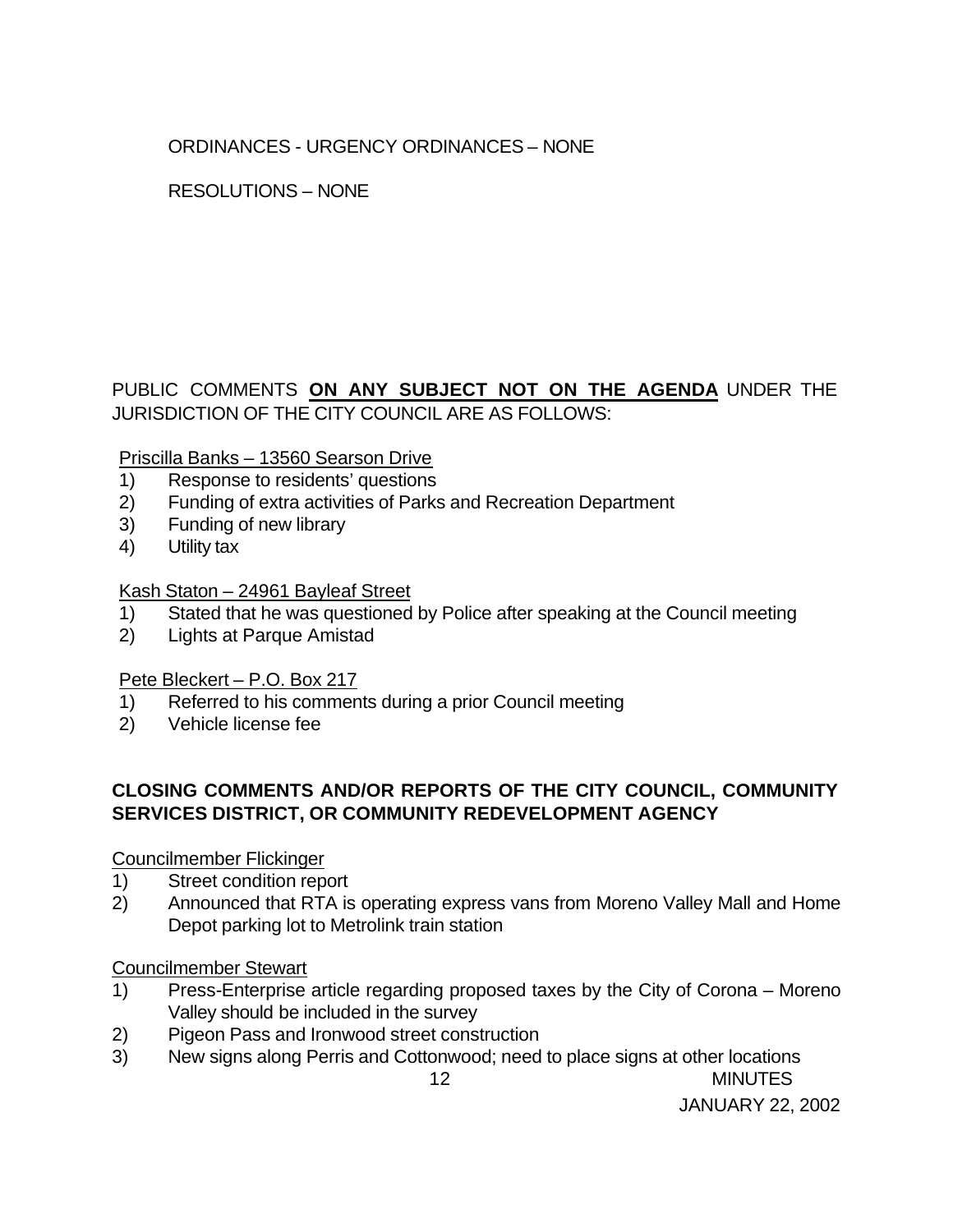- 4) Dumping ordinance
- 5) Status of Lowe's retail project
- 6) Status of Chevron project
- 7) Responded to public speaker's comments regarding Council's response to residents' questions
- 8) Responded to public speaker's comment regarding paying warrant
- 9) Status of slurry seal project on Alessandro

Councilmember West

- 1) Express bus from Moreno Valley to train station beginning in March
- 2) Announced that Regional Rail Authority is allocating \$20 million dollars to improve track – from Riverside through Moreno Valley to Perris, and planning to build a train station in Moreno Valley

Mayor Pro Tem Batey

1) Lowe's project status

### Mayor White

1) Responded to speaker's comments regarding making mistakes

## **CLOSED SESSION - NONE**

# **REPORT OF ACTION FROM CLOSED SESSION BY CITY ATTORNEY, IF ANY - NONE**

### **ADJOURNMENT**

There being no further business to conduct, the meeting was adjourned at 8:56 p.m. by unanimous informal consent.

Submitted by:

Alice Reed, City Clerk Secretary, Moreno Valley Community Services District

\_\_\_\_\_\_\_\_\_\_\_\_\_\_\_\_\_\_\_\_\_\_\_\_\_\_\_\_\_\_\_\_\_\_